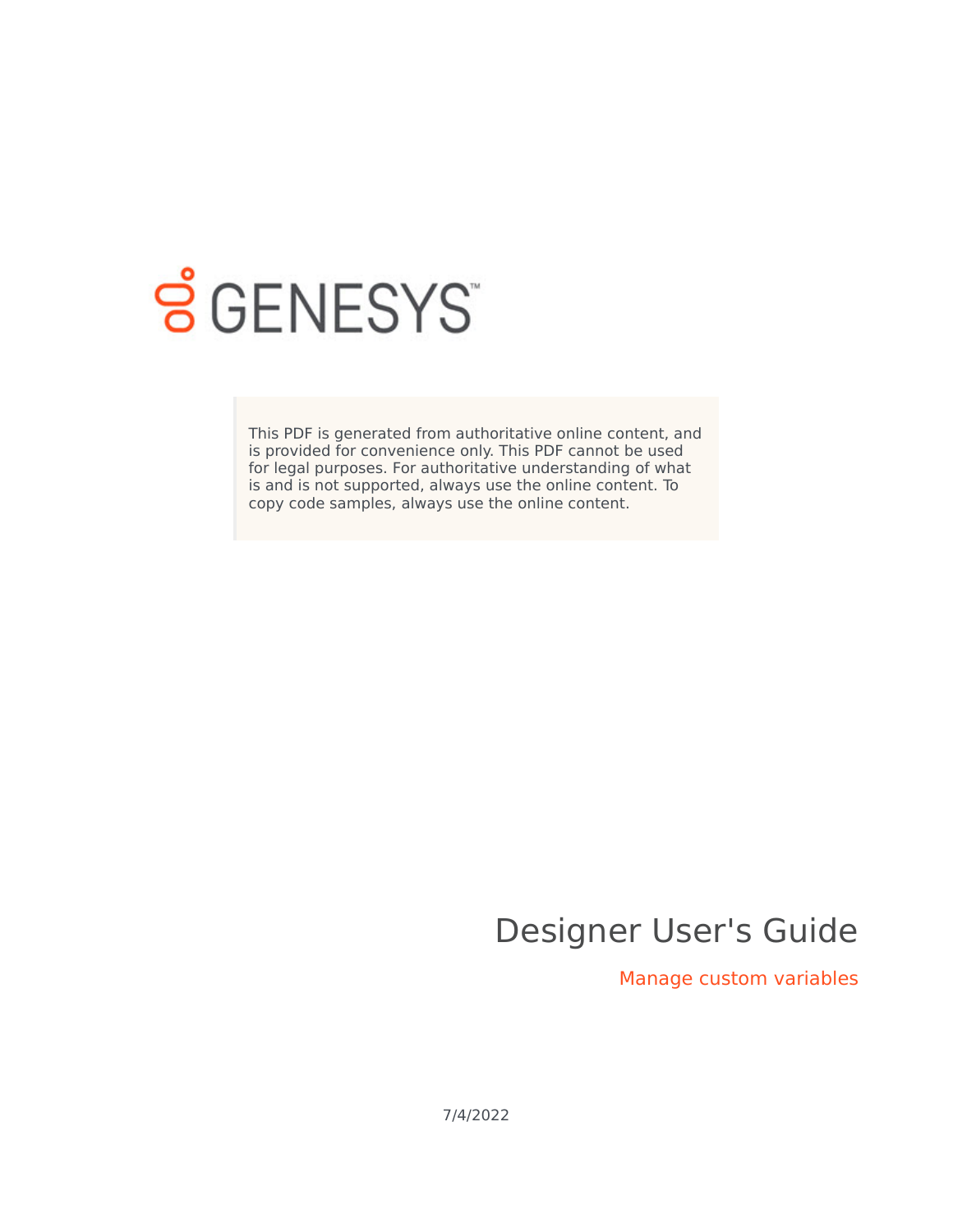### Contents

- 1 [Create or edit a custom variable](#page-2-0)
- 2 [Copy a custom variable](#page-3-0)
- 3 [Delete a custom variable](#page-4-0)
- 4 [Search for a custom variable](#page-4-1)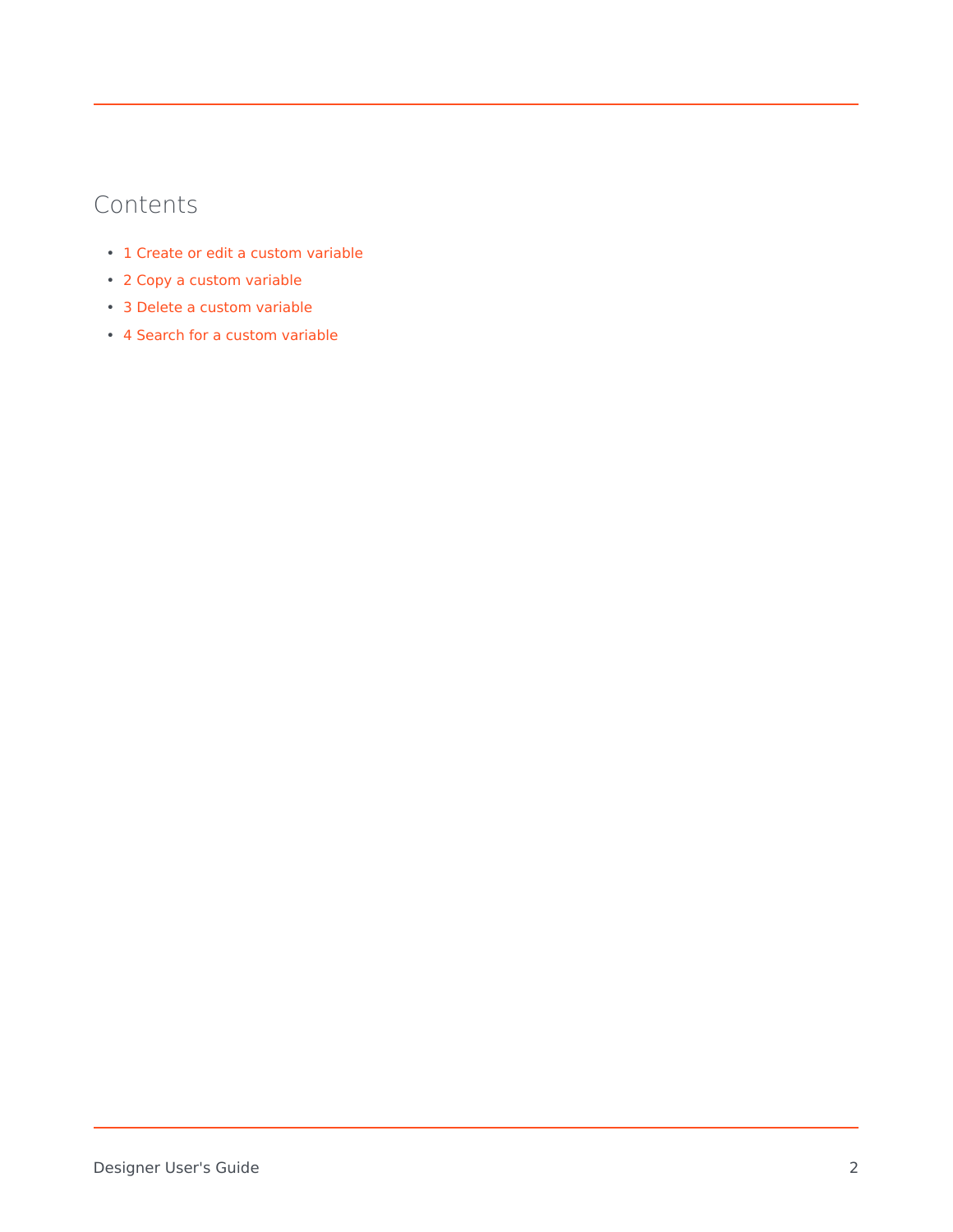

•

• Administrator

Learn how to create and edit custom variables to use in standard responses.

#### **Related documentation:**

Use Custom Variables Management to create custom variables to use in field codes. Custom variables have the following properties:

- Their values are assigned by strategy objects.
- Standard responses that use field codes containing custom variables must have the usage type Acknowledgment.

Access Custom Variables Management under the **Digital Resources** menu. **Custom Variables** 

| <b>Add Custom Variable</b><br>÷ | Q Search |                          |     |
|---------------------------------|----------|--------------------------|-----|
| Name                            | Type     | Default Value            |     |
| CV_DateTime                     | String   | 2021-01-06T14:43:01.700Z | ノ□■ |
| CV_Double                       | Double   | 0.9999                   | ノロョ |
| CV_String                       | String   | String                   | ノロョ |
| CV_Int                          | Integer  | 101                      | ノ□■ |
| CV_Name                         | String   | Default Value            | ノ□■ |

#### <span id="page-2-0"></span>Create or edit a custom variable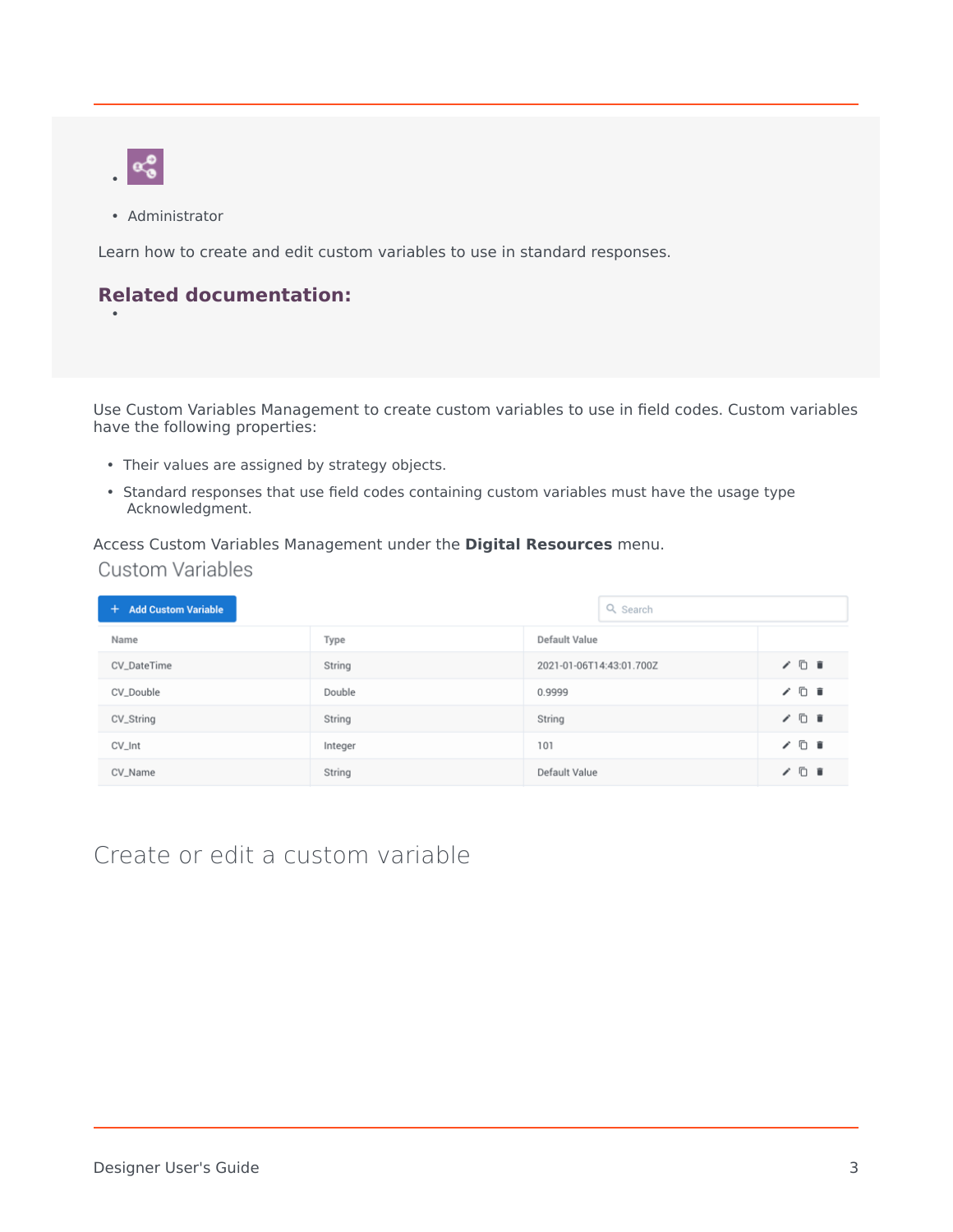| <b>Custom Variable Details</b>    | $\times$     |
|-----------------------------------|--------------|
| Name *                            |              |
| CV_DateTime                       |              |
| <b>Description</b>                |              |
| Custom variable for date and time |              |
| Type                              |              |
| DateTime                          | $\checkmark$ |
| Default Value *                   |              |
| 2021-01-06, 10:43 AM              | ┍            |
|                                   |              |
|                                   |              |
|                                   | <b>Save</b>  |

When you create a new custom variable, the **New Custom Variable** view opens on the right side of the page. To begin, give your variable a name and brief description.

The custom variable name can consist of no more than 64 alphanumeric characters (a-z, A-Z, 0-9) and underscore.

Choose the **Type** of custom variable and add a default value that corresponds to the type. If you choose DateTime, use the calendar widget to select a default date and time or enter your own value in this format: "yyyy-MMddTHH:mm:ss.SSSZ".

#### <span id="page-3-0"></span>Copy a custom variable

You can copy an existing variable with the **Copy** button ( $\Box$ ). This opens the **New Custom Variable** view with the copied information. The name of the variable includes "\_*N*", where "*N*" is the number of the copy. For example: CV\_DateTime\_1, CV\_DateTime\_2, and so on.